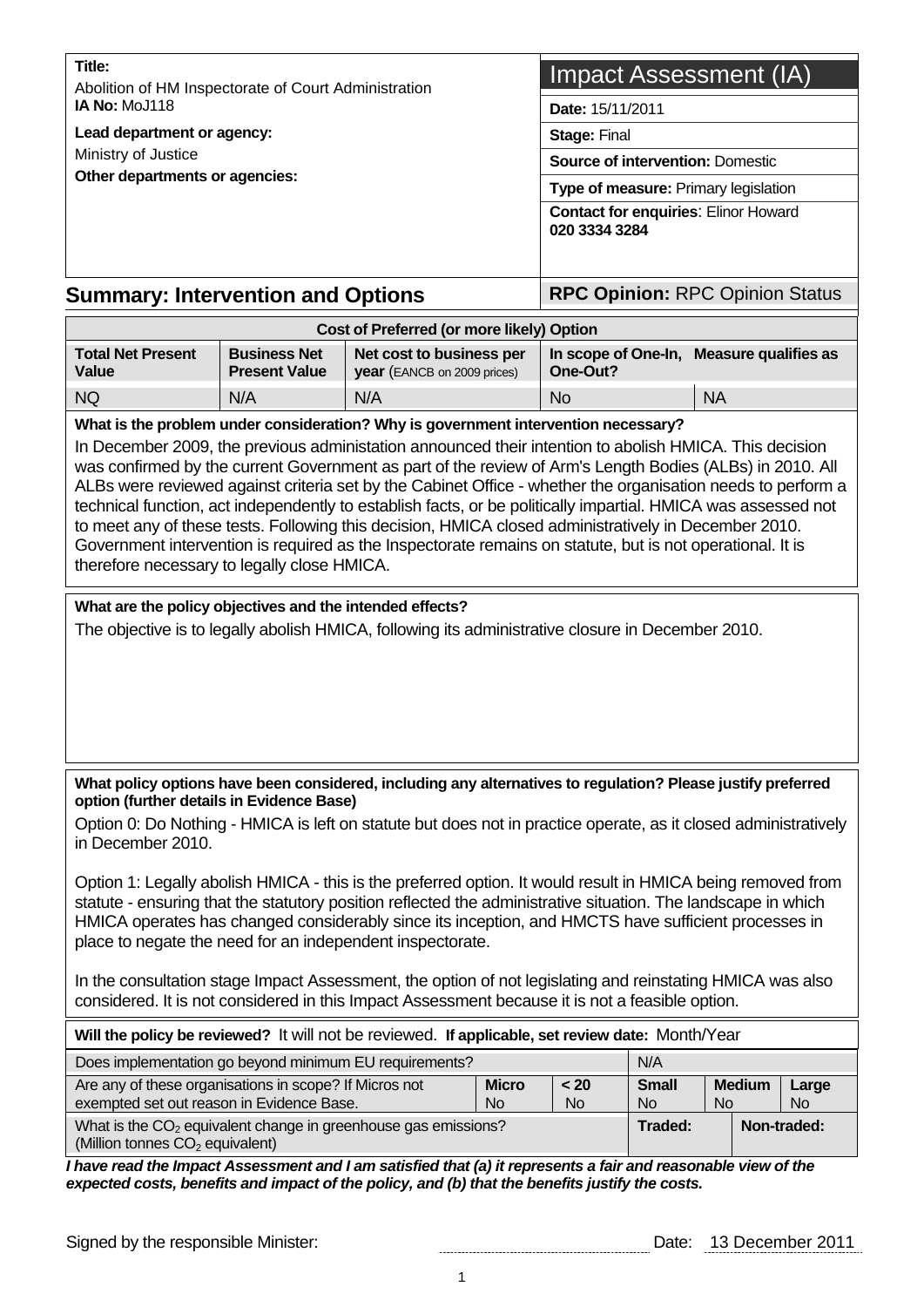# **Summary: Analysis & Evidence Policy Option 1**

**Description:** 

#### **FULL ECONOMIC ASSESSMENT**

| <b>Price Base</b>                                                                                                                                                                                                                                                                | <b>PV Base</b>                                                      |              | <b>Time Period</b>      | Net Benefit (Present Value (PV)) (£m)                        |                                         |                          |  |  |  |
|----------------------------------------------------------------------------------------------------------------------------------------------------------------------------------------------------------------------------------------------------------------------------------|---------------------------------------------------------------------|--------------|-------------------------|--------------------------------------------------------------|-----------------------------------------|--------------------------|--|--|--|
| Year                                                                                                                                                                                                                                                                             | Year                                                                | <b>Years</b> |                         | Low:                                                         | High:                                   | <b>Best Estimate: NQ</b> |  |  |  |
| COSTS (£m)                                                                                                                                                                                                                                                                       |                                                                     |              | <b>Total Transition</b> |                                                              | <b>Average Annual</b>                   | <b>Total Cost</b>        |  |  |  |
|                                                                                                                                                                                                                                                                                  |                                                                     |              | (Constant Price)        | Years                                                        | (excl. Transition) (Constant Price)     | (Present Value)          |  |  |  |
| Low                                                                                                                                                                                                                                                                              |                                                                     |              |                         |                                                              |                                         |                          |  |  |  |
| High                                                                                                                                                                                                                                                                             |                                                                     |              |                         |                                                              |                                         |                          |  |  |  |
| <b>Best Estimate</b>                                                                                                                                                                                                                                                             |                                                                     |              | <b>NQ</b>               |                                                              | <b>NQ</b>                               | <b>NQ</b>                |  |  |  |
| Description and scale of key monetised costs by 'main affected groups'<br>There are no monetised costs associated with the formal closure of HMICA as HMICA has already closed<br>administratively. The costs and benefits of the administrative closure are set out in Annex 1. |                                                                     |              |                         |                                                              |                                         |                          |  |  |  |
| Other key non-monetised costs by 'main affected groups'<br>Some administrative costs associated with drafting the legislation. These are expected to be minimal.                                                                                                                 |                                                                     |              |                         |                                                              |                                         |                          |  |  |  |
|                                                                                                                                                                                                                                                                                  | <b>Total Transition</b><br><b>BENEFITS (£m)</b><br>(Constant Price) |              | Years                   | <b>Average Annual</b><br>(excl. Transition) (Constant Price) | <b>Total Benefit</b><br>(Present Value) |                          |  |  |  |
| Low                                                                                                                                                                                                                                                                              |                                                                     |              |                         |                                                              |                                         |                          |  |  |  |
| High                                                                                                                                                                                                                                                                             |                                                                     |              |                         |                                                              |                                         |                          |  |  |  |
| <b>Best Estimate</b>                                                                                                                                                                                                                                                             |                                                                     |              | <b>NQ</b>               |                                                              | NQ                                      | <b>NQ</b>                |  |  |  |
| Description and scale of key monetised benefits by 'main affected groups'<br>None.                                                                                                                                                                                               |                                                                     |              |                         |                                                              |                                         |                          |  |  |  |
| Other key non-monetised benefits by 'main affected groups'<br>Legally closing HMCA will ensure that the statutory position reflects the administrative situation.                                                                                                                |                                                                     |              |                         |                                                              |                                         |                          |  |  |  |
| Key assumptions/sensitivities/risks<br>Discount rate (%)                                                                                                                                                                                                                         |                                                                     |              |                         |                                                              |                                         |                          |  |  |  |
| HMICA closed administratively in December 2010. Therefore the costs and benefits above relate only to the<br>formal closure. Costs and benefits of the administrative closure are set out in Annex 1.                                                                            |                                                                     |              |                         |                                                              |                                         |                          |  |  |  |
| <b>BUSINESS ASSESSMENT (Option 1)</b>                                                                                                                                                                                                                                            |                                                                     |              |                         |                                                              |                                         |                          |  |  |  |

|        | Direct impact on business (Equivalent Annual) £m: | In scope of OIOO? | Measure qualifies as |     |  |
|--------|---------------------------------------------------|-------------------|----------------------|-----|--|
| Costs: | <b>Benefits:</b>                                  | Net:              | No.                  | NA. |  |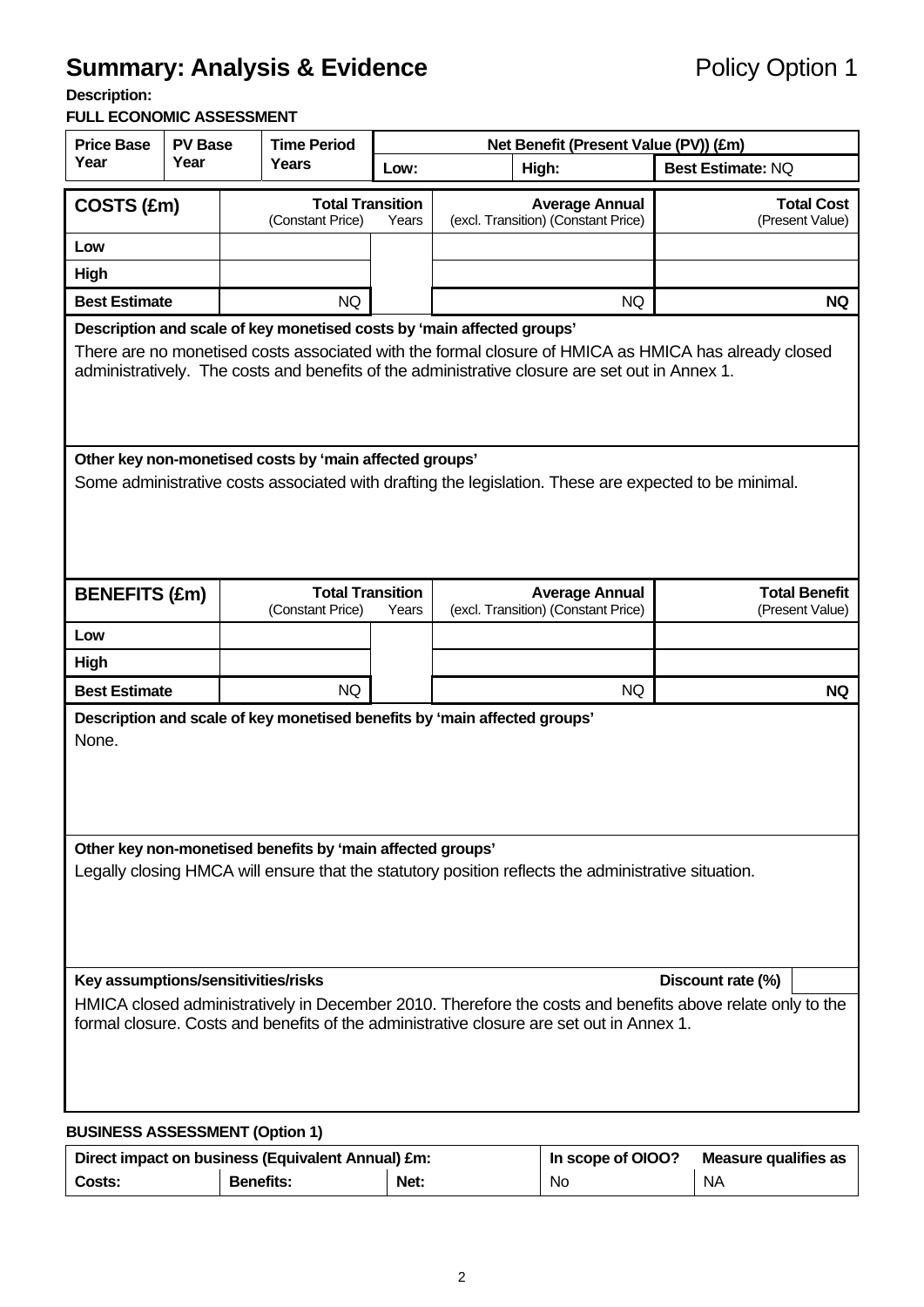# **Enforcement, Implementation and Wider Impacts**

| What is the geographic coverage of the policy/option?                                                             | <b>England and Wales</b>             |           |                                          |            |               |       |
|-------------------------------------------------------------------------------------------------------------------|--------------------------------------|-----------|------------------------------------------|------------|---------------|-------|
| From what date will the policy be implemented?                                                                    | 2012                                 |           |                                          |            |               |       |
| Which organisation(s) will enforce the policy?                                                                    | N/A                                  |           |                                          |            |               |       |
| What is the annual change in enforcement cost $(\text{Em})$ ?                                                     | N/A                                  |           |                                          |            |               |       |
| Does enforcement comply with Hampton principles?                                                                  | Yes                                  |           |                                          |            |               |       |
| Does implementation go beyond minimum EU requirements?                                                            | N/A                                  |           |                                          |            |               |       |
| What is the $CO2$ equivalent change in greenhouse gas emissions?<br>(Million tonnes CO <sub>2</sub> equivalent)   | Traded:<br>Non-traded:<br>N/Q<br>N/Q |           |                                          |            |               |       |
| Does the proposal have an impact on competition?                                                                  |                                      | <b>No</b> |                                          |            |               |       |
| What proportion (%) of Total PV costs/benefits is directly attributable to<br>primary legislation, if applicable? |                                      |           | <b>Benefits:</b><br>Costs:<br>N/A<br>N/A |            |               |       |
| Distribution of annual cost (%) by organisation size<br>(excl. Transition) (Constant Price)                       | <b>Micro</b>                         | < 20      | <b>Small</b>                             |            | <b>Medium</b> | Large |
| Are any of these organisations exempt?                                                                            | No                                   | No.       | No                                       | No.<br>No. |               |       |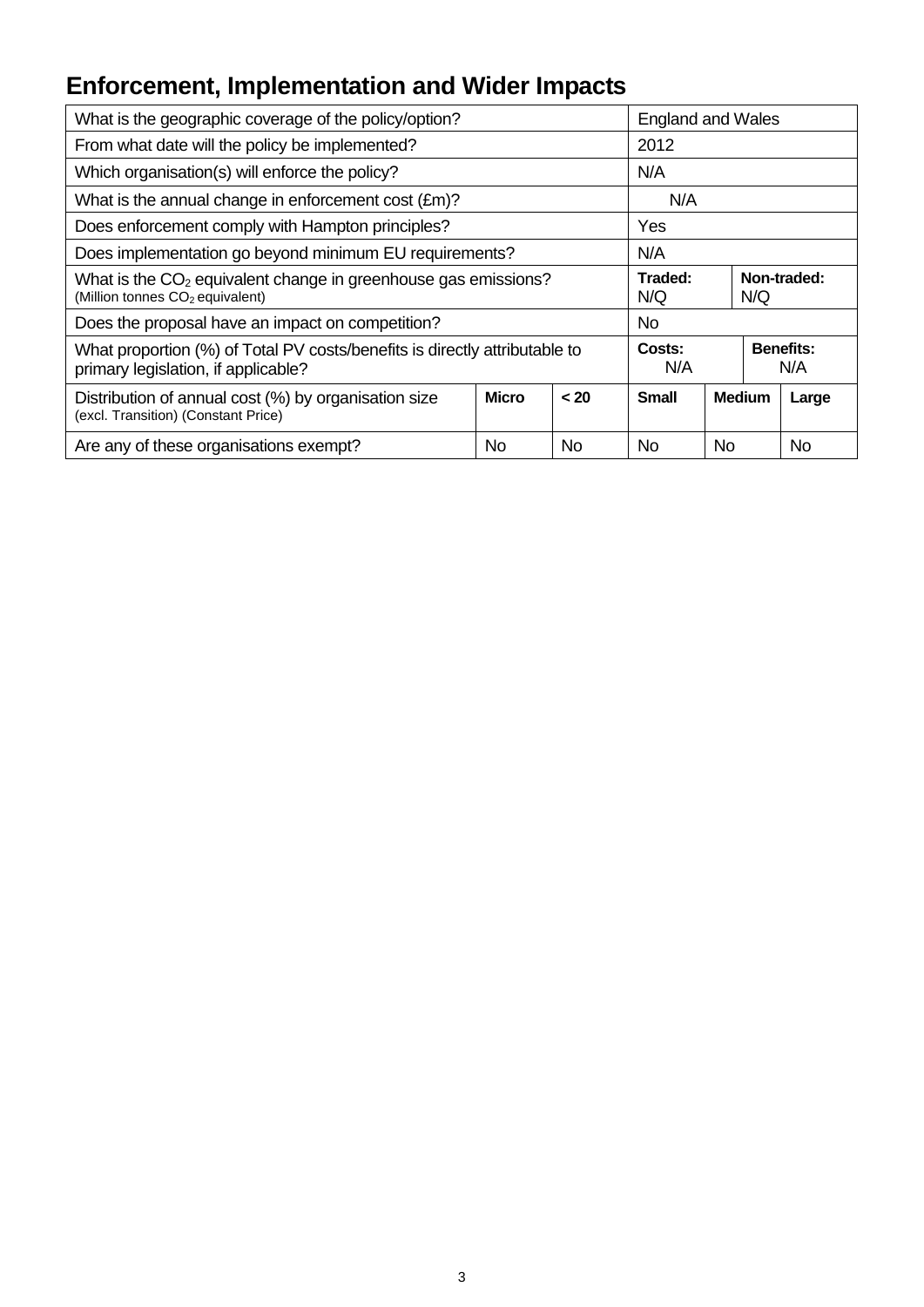## **Evidence Base**

## **A. Introduction and Policy Proposal**

- 1. HMICA has been in existence since 2005. HMICA's predecessor was HM Magistrates' Courts Service Inspectorate, which was set up to inspect administration in the Magistrates' Courts, before Magistrates' Courts became part of the national courts service.
- 2. HMICA has statutory responsibility under the Courts Act 2003 'to inspect and report to the Lord Chancellor on the system that supports the carrying on of the business of the courts (Crown, County and Magistrates'). It also has a statutory duty to carry out joint inspection (with the other criminal justice inspectorates) of the criminal justice system (Police & Justice Act 2006) and a new statutory responsibility under the Coroners and Justice Act 2009 for inspection of the Coroners Service.
- 3. On 7 December 2009, the then Prime Minister announced the government's intention to abolish HMICA. The announcement was made as part of the Putting the Frontline First: Smarter Government paper.
- 4. In 2010, the Cabinet Office led a review of all Arm's Length Bodies across government in order to increase the transparency and accountability of public bodies and to reduce their number and cost. All bodies were tested under three criteria: whether it needs to perform a technical function, act independently to establish facts or be politically impartial. HMICA was tested under these criteria and was not deemed to meet any of these tests, which reaffirmed the decision made by the former administration.
- 5. The landscape in which HMICA operated has changed considerably since its inception in 2005. HMCTS now has robust audit methods and management information processes in place, which negates the need for independent inspection. HMCTS is also subject to external audit by the NAO, which can duplicate the work of HMICA.
- 6. It was concluded that whilst it is important to provide assurance that the systems within HMCTS are robust and effective, it is not necessary for purely administrative systems to be subject to inspection by an independent body. We need to focus resources on delivering frontline services.
- 7. The Government remains committed to joint inspection of the criminal justice system. It is intended that secondary legislation will enable the other Criminal Justice Inspectorates to inspect HMCTS for the purposes of joint inspection. This will be for the purposes of joint inspection only (for example, tracking categories of cases from initial arrest to charge, court appearance, court result and rehabilitation or custody). HMCTS continues to support the cross criminal justice system inspection work and the CJS inspectors have committed to consulting HMCTS on its future inspection programme to ensure that the right links can be made.
- 8. In August 2010, the Lord Chancellor decided, with the full agreement of the Inspectorate's senior management team, that HMICA should close administratively at the end of December 2010. A number of staff had already left the Inspectorate at that stage and it was becoming increasingly difficult to plan meaningful work for the remaining staff. It was considered that having a firm date for closure provided the best solution for staff by enabling them to be formally placed on the redeployment list, providing them with priority consideration for vacancies, and enabling the Inspectorate to implement a formal closure plan. The Inspectorate closed down fully on 31 December 2010, and is no longer operational. However, its functions remain on statute.
- 9. The MoJ consulted on the abolition of HMICA as part of the wider consultation on the Public Bodies Bill. After considering the responses to the consultation, the Lord Chancellor remained of the view that there was no need for a body to carry out independent inspection of HMCTS. The Inspectorate was closed on 31 December 2010 and is no longer operational. It is now intended that HMICA will be legally abolished by Order under the Public Bodies Act.
- 10. An Impact Assessment on the abolition of HMICA was prepared in May 2011 as part of the wider consultation on the Public Bodies Bill. It covered the impacts of the formal abolition of HMICA and also included some information on the costs and benefits of the administrative closure of HMICA.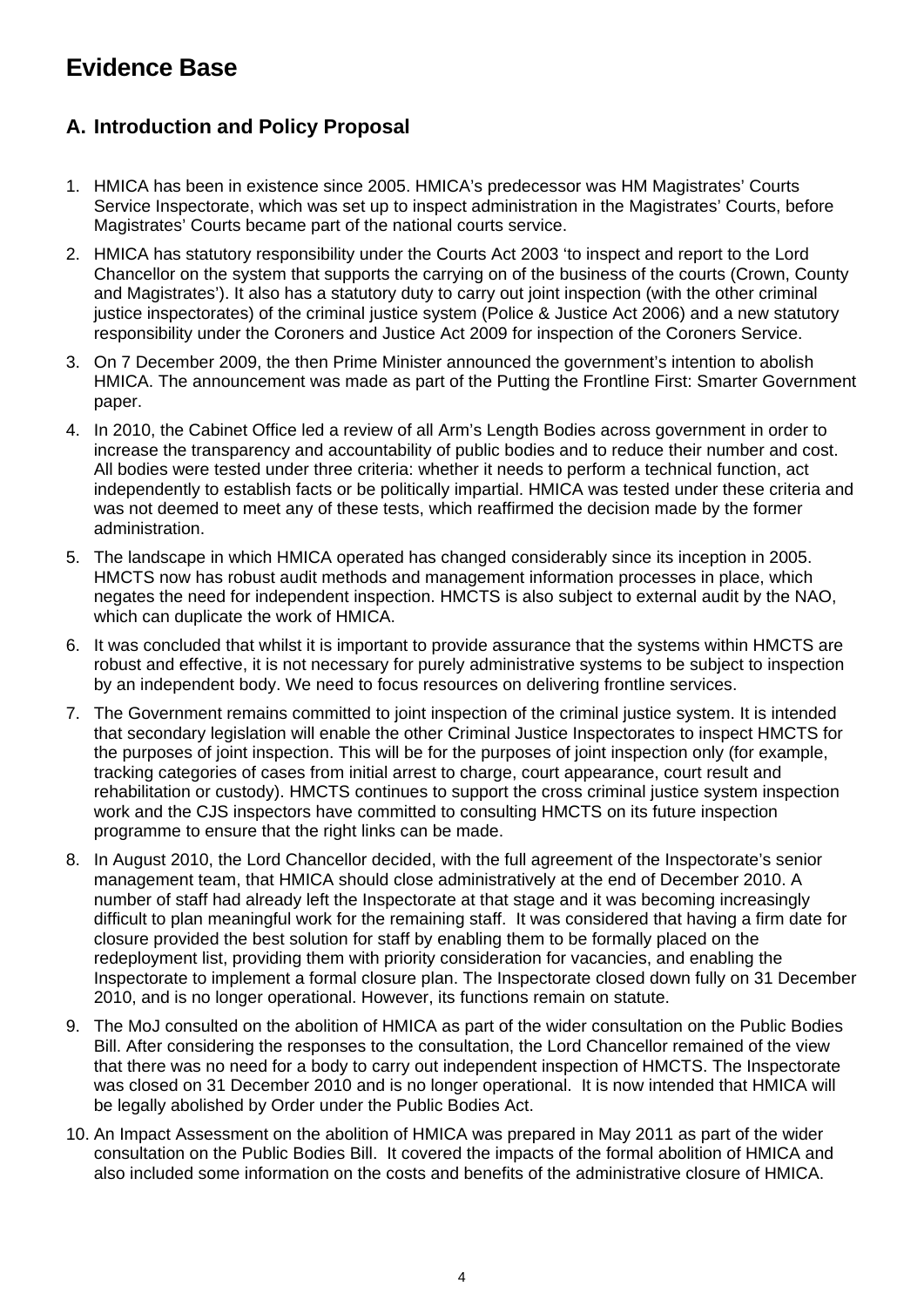## **B. Economic Rationale**

- 11. The conventional economic approach to government intervention to resolve a problem is based on efficiency or equity arguments. The Government may consider intervening if there are strong enough failures in the way markets operate (e.g. monopolies overcharging consumers) or if there are strong enough failures in existing government interventions (e.g. waste generated by misdirected rules). In both cases the proposed new intervention itself should avoid creating a further set of disproportionate costs and distortions. The Government may also intervene for equity (fairness) and redistributional reasons (e.g. to reallocate goods and services to the more needy groups in society).
- 12. In its original decision to close HMICA, the Government intervened for efficiency reasons. The functions of HMICA were no longer necessary. Therefore the resources used by the Inspectorate were able to be re-distributed to other projects or to reduce the budget deficit.
- 13. In this case intervention is required to reflect administrative closure of HMICA in the legal framework for simplicity and clarity.

## **C. Costs and Benefits**

- 14. This Impact Assessment identifies both monetised and non-monetised impacts on individuals, groups and businesses in the UK, with the aim of understanding what the overall impact to society might be from implementing these options. The costs and benefits of each option are compared to the do nothing option. Impact Assessments place a strong emphasis on valuing the costs and benefits in monetary terms (including estimating the value of goods and services that are not traded). However there are important aspects that cannot sensibly be monetised. These might include how the proposal impacts differently on particular groups of society or changes in equity and fairness, either positive or negative.
- 15. This section only sets out the costs and benefits of formal closure of HMICA through amending legislation to reflect administrative closure. The most recent information on the costs and benefits of administrative closure of HMICA is included in Annex 1 for information.
- 16. A qualitative assessment of the costs and benefits of formal closure is provided below as the aggregate impacts could not be quantified. A quantitative assessment would require specific data and estimates that are unknown and cannot be estimated with any degree of precision. For example, quantifying the benefits from greater clarity and transparency would require knowledge of how much society values clarity and transparency and what impact removing unnecessary legislation might have.

#### **Affected Groups**

- 17. Groups that are affected by the proposal to formally close HMICA are:
	- MoJ; and
	- Society.

#### **Option 0: Base Case (Do Nothing)**

18. If we do not legislate, HMICA will be left on statute, but would not be operational. It would be preferable for the statutory position to be amended to reflect the administrative practicalities. The legislative provisions are superfluous and for clarity ought to be repealed.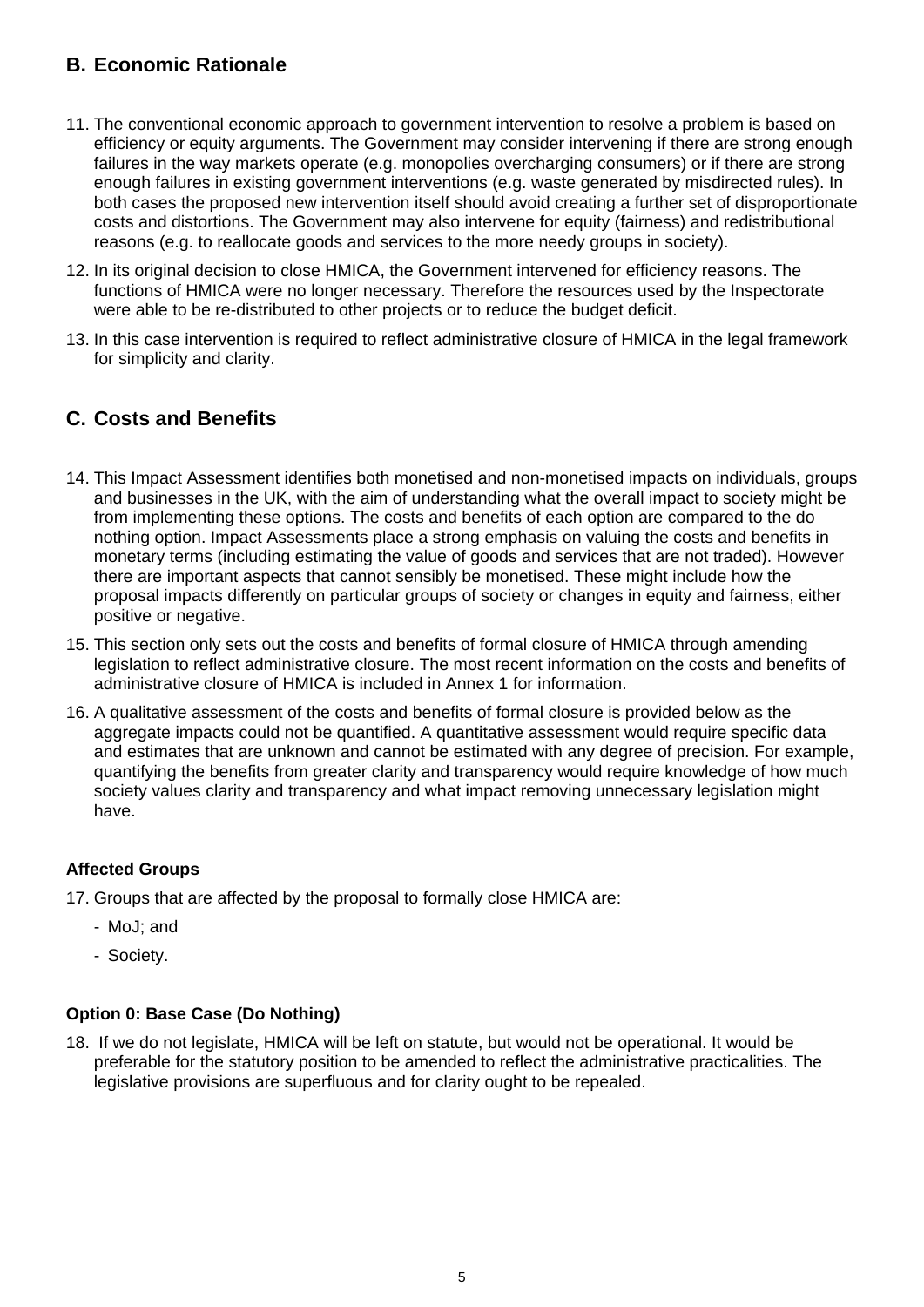#### **Description**

19. The proposal is to formally abolish HMICA. HMICA has already closed administratively i.e. it no longer carries out inspections, all operations have ceased and it has no remaining staff. The Public Bodies Bill is therefore simply formalising a decision that has already been made. The majority of the costs and benefits associated with the closure have already been incurred. As such there are minimal costs associated with formally closing HMICA. Annex 1 details the costs and benefits that have been incurred in administratively closing HMICA.

#### **Costs of Option 1**

#### *Costs to the Ministry of Justice (MoJ)*

20. There will be some administrative costs associated with drafting the legislation. These are expected to be minimal.

#### *Costs to Society*

21. There are no expected additional costs to society of formally closing HMICA.

#### **Benefits of Option 1**

#### *Benefits to the Ministry of Justice (MoJ)*

22. There are no expected additional benefits to MoJ beyond those realised with the administrative closure of HMICA.

#### *Benefits to Society*

23. Legally closing HMICA will enable the statutory position to reflect that HMICA is currently not operational. This may provide society with greater clarity and transparency.

#### **Net Impact of Option 1**

24. Legally closing HMICA will enable the statutory position to reflect that HMICA is currently not operational and will incur only minor administrative costs.

#### **Costs and Benefits of Administrative Closure of HMICA**

25. For information, in Annex 1 we have set out the costs and benefits associated with the administrative closure, which have either already been incurred (or are likely to occur in the future) as a result of HMICA's administrative closure. These costs and benefits will be incurred under both Option 0 and Option 1.

### **D. One in One Out**

26. Formal closure of the HMICA is not a regulatory proposal. Therefore it is not within the scope of the One-In One-Out policy.

#### **E. Enforcement and Implementation**

27. The policy will be implemented by legislation. An order will be made under the Public Bodies Act to abolish HMICA. HMICA ceased to operate on 31 December 2010.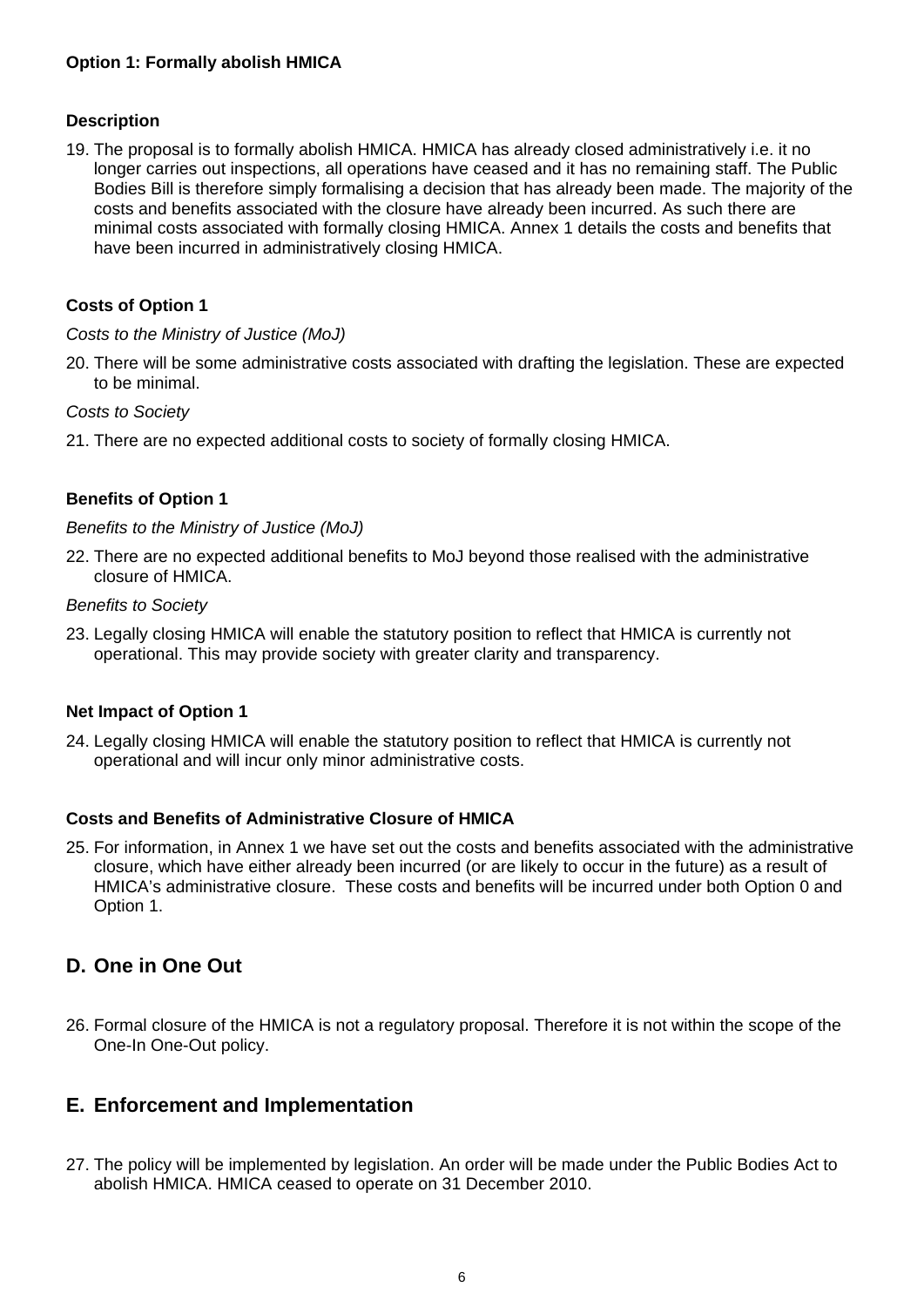## **F. Specific Impact Tests**

#### **Equality Impact Assessment**

28. Equality Impact Assessment (EIA) attached as an Annex.

#### **Competition Assessment**

- 29. Formal abolition of HMICA will have no impact on competition.
- 30. This proposal does not:
	- Directly limit the number or range of suppliers (or providers)
	- Indirectly limit the number or range of suppliers (e.g. by altering demand)
	- Limit the ability of suppliers to compete
	- Limit suppliers' incentives to compete vigorously.

#### **Small Firms Impact Test**

31. Formal abolition will have no affect on small firms. As HMICA is public sector focused, the administrative closure had limited affect on small firms and small scale suppliers. The proposals do not impose additional costs on small businesses.

#### **Carbon Assessment**

32. There is no impact on the emission of greenhouse gases arising from formal abolition of HMICA. Administrative closure may have resulted in a reduction in energy use as the office spaces in London and Leeds are no longer used for HMICA work. HMICA Inspectors also no longer travel to location around England and Wales carrying out their inspection work.

#### **Other Environment**

33. This is not broadly applicable as the policy will not:

- lead to a change in the financial costs or environmental and health impacts of waste management;
- impact significantly on air quality;
- involve any material change to the appearance of the landscape or townscape;
- change the degree of water pollution, levels of abstraction of water, exposure to flood risk;
- disturb or enhance habitat or wildlife; or
- affect the number of people exposed to noise or the levels or exposure.

#### **Health Impact Assessment**

34. The policy will not have an impact on human health.

#### **Human Rights**

35. The administrative closure of HMICA resulted in an alternative proposal being required for compliance with the Optional Protocol to the UN Convention against Torture (OPCAT). HMI Inspectorate of Prisons are now taking on this responsibility.

#### **Justice Impact Test**

36. There is no impact on Legal Aid or on the wider justice system (e.g. courts and tribunals, prisons and offender management). As detailed above it was concluded that HMICA's role in carrying out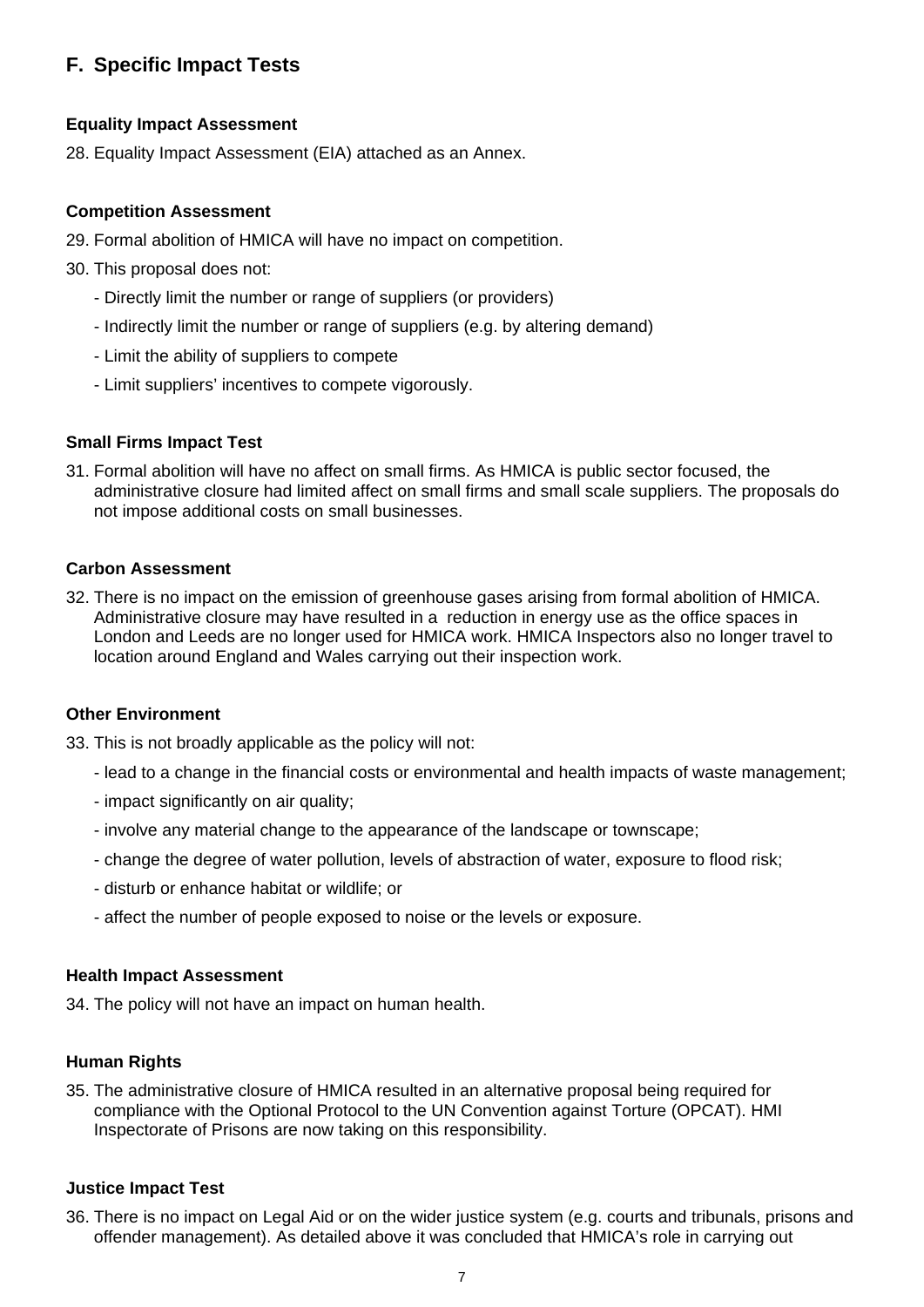independent inspection was not needed, given the robust systems for assurance that now exist within HMCTS.

#### **Rural Proofing**

37. This policy will not have an different impact in rural areas.

#### **Sustainable Development**

- 38. The Government has committed to five principles of sustainable development:
	- living within environmental limits;
	- ensuring a strong, healthy and just society;
	- achieving a sustainable economy;
	- promoting good governance; and
	- using sound science responsibly.
- 39. This proposal supports the principles of ensuring a just society, achieving a sustainable economy and promoting good governance.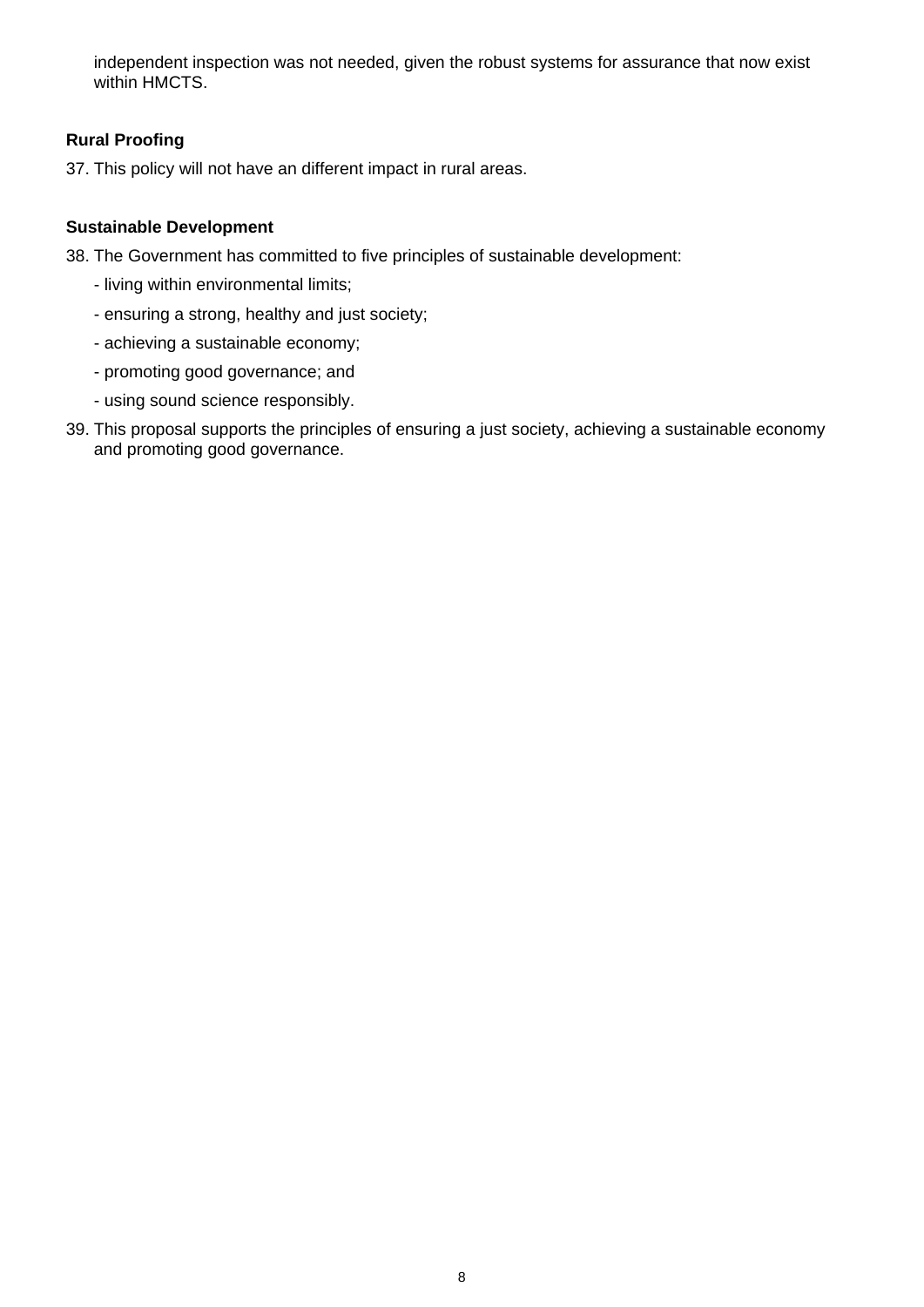## **Annex 1: Costs and Benefits of Administrative Closure of HMICA**

40. This Annex assesses the costs and benefits of the administrative closure of HMICA which happened in December 2010. The Impact Assessment published in May 2011<sup>1</sup> covered the impacts of the formal abolition of HMICA and also included some information on the costs and benefits of the administrative closure of HMICA. The costs and benefits in that Impact Assessment has been updated to reflect the most recent information.

#### **Description**

- 41. HM Inspectorate of Court Administration carried out independent inspections of HM Court Service (now known as HM Courts and Tribunals Service). These included both thematic inspections across the courts system and inspections focusing on specific geographic areas or individual courts. HMICA also contributed to the Criminal Justice Joint Inspection programme (which involves inspections on a thematic basis, looking at end to end processes in the criminal justice system). The Coroners and Justice Act 2009 also includes a statutory duty for HMICA to carry out inspections of the coroners service, although this duty did not commence. The Inspectorate's full complement of staff was 36 and its yearly budget was in the region of £2 million.
- 42. The intention to abolish HMICA was announced in December 2009. During 2010, a number of staff left and were not replaced and the Inspectorate gradually wound down its inspection programme. HMICA closed administratively on 31 December 2010.
- 43. Functions will be transferred to HM Inspectorate of Prisons to enable it to take on responsibility for ensuring that inspections of court custody areas are inspected in accordance with the Optional Protocol to the Prevention Against Torture. It is intended that secondary legislation will enable the other Criminal Justice Inspectorates to inspect HMCTS for the purposes of joint inspection.

#### **Affected Groups**

- 44. Groups that were affected by the administrative closure of HMICA were:
	- Ministry of Justice (MoJ)
	- HMICA staff
	- HMCTS
	- Small businesses
	- Leaseholder
	- Other parts of Government
	- Court users

#### **Costs of the administrative closure**

#### *Costs to Ministry of Justice (MoJ)*

- 45. All HMICA staff were redeployed within MoJ or the wider Civil Service, or left the MoJ on a voluntary exit scheme. The final costs of exits was just under £0.5 million.
- 46. No additional staff were hired to work on the administrative closure and there were no additional monetised costs.
- 47. HM Inspectorate of Prisons has taken on responsibility for ensuring that inspections of court custody areas are inspected in accordance with the Optional Protocol to the Prevention Against Torture. MoJ has provided additional funds to HMI Prisons of approximately £0.2 million per annum.

<sup>&</sup>lt;sup>1</sup> See <u>http://www.justice.gov.uk/downloads/consultations/ia-hmica.pdf <sub>g</sub></u>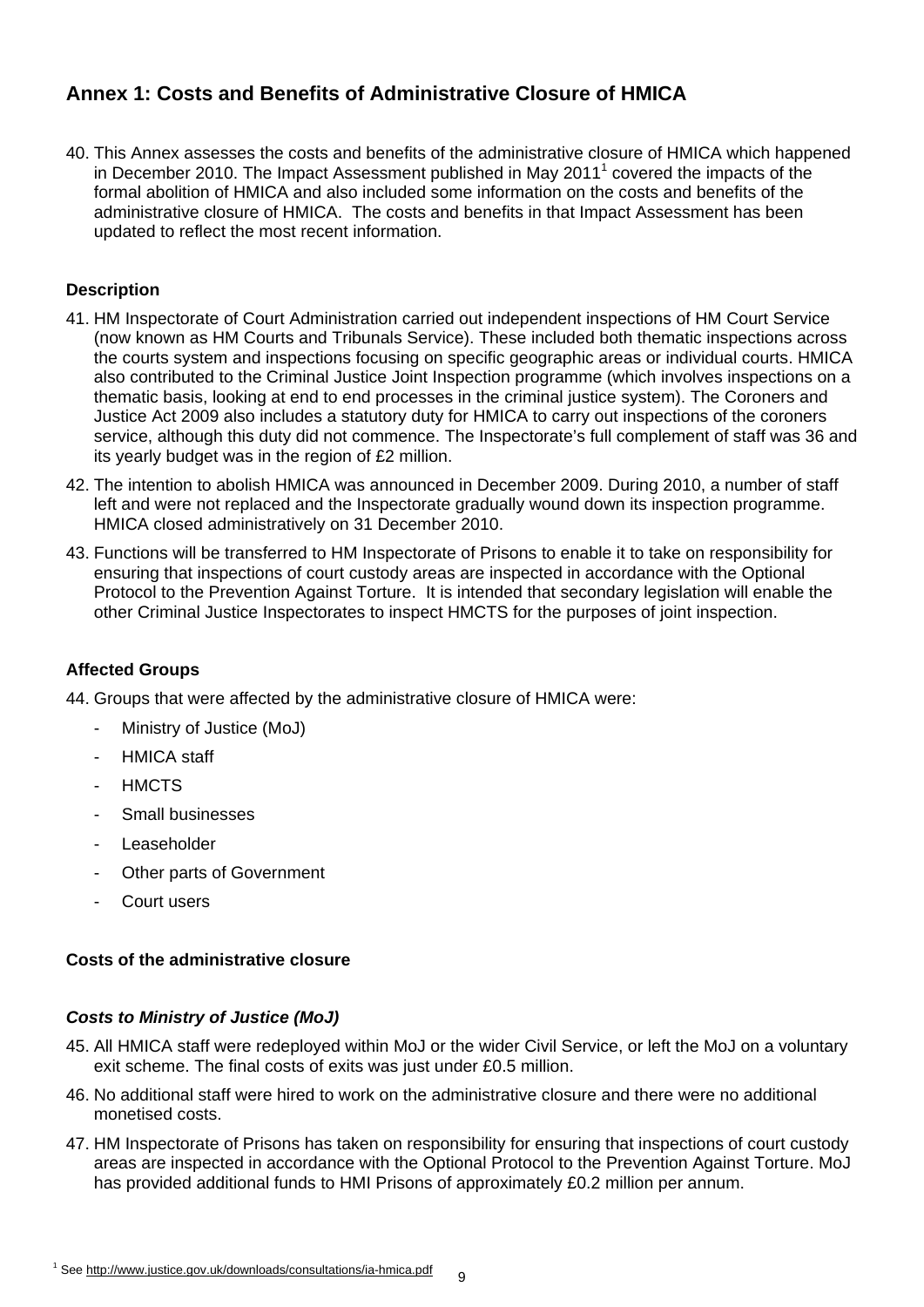#### *Costs to HMICA Staff*

48. Those staff who chose to leave the Civil Service may have incurred some reduction in income if they remained unemployed or took lower-paid jobs. Any reduction in income will be at least partly offset by the voluntary redundancy or voluntary exit payments. It is not possible to quantify the extent of any reduction in income, as the duration of any unemployment and/or reduction in income is unknown.

#### *Costs to HMCTS*

49. HMCTS will no longer be subject to independent inspection. Instead it will rely on its own internal systems to ensure there are checks on administrative processes and appropriate risk management is in place. Joint inspections of the criminal justice system will continue to be carried out, with the remaining Inspectorates liaising with HM Courts and Tribunal Service on inspecting aspects of the courts for the purpose of joint thematic inspections. HMCTS do not anticipate that additional costs will be incurred.

#### *Costs to small businesses*

50. A number of small scale suppliers to HMICA may be affected by a loss in revenue (although these only occur on an ad hoc basis and most office supplies are provided through central MoJ contracts).

#### *Costs to Lease Holder*

51. The lease of accommodation in Leeds will come to an end in 2012, thereby potentially reducing the long-term rental income to the owner, if MoJ does not renew the lease for another area of the business and the lease holder is unable to find a new tenant. The current lease payments are £0.2 million per annum. As it is not known what will happen we have not monetised the impact on the lease holder.

#### *Other costs to Government*

52. No additional costs to the Courts, Probation, Prisons, Legal Aid and Crown Prosecution Service are anticipated.

#### *Costs to court users*

53. HMICA did not directly provide a service to court users but did have an indirect impact through its independent assurance role. Due to the nature of HMICA's functions, it is very difficult to reliably assess any indirect impact on court users and the impact is likely to be too diffuse to measure. However, the Government is satisfied that alternative arrangements for scrutiny of administration within the courts are in place and so it is not considered that there will be adverse impact.

#### **Benefits associated with the administrative closure**

#### *Benefits to MoJ*

- 54. Based on the original annual budget for 2010-11, the annual cost of running HMICA was approximately £2 million a year. As a result of closure MoJ will no longer incur these costs.
- 55. In 2010-11 MoJ's outturn was £1.2m, as a result of early closure, with £0.8 million realised in savings.
- 56. MoJ will not save the full £2 million operational cost of HMICA in 2011/12. This is because some staff remained in the Civil Service temporarily after the administrative closure whilst seeking alternative deployment. This means that some salary costs were incurred with respect to these staff to a total estimate of around £0.1 million by the end of the financial year. This will result in the total savings to MoJ being around £1.9 million in 2011/12 rather than £2 million.